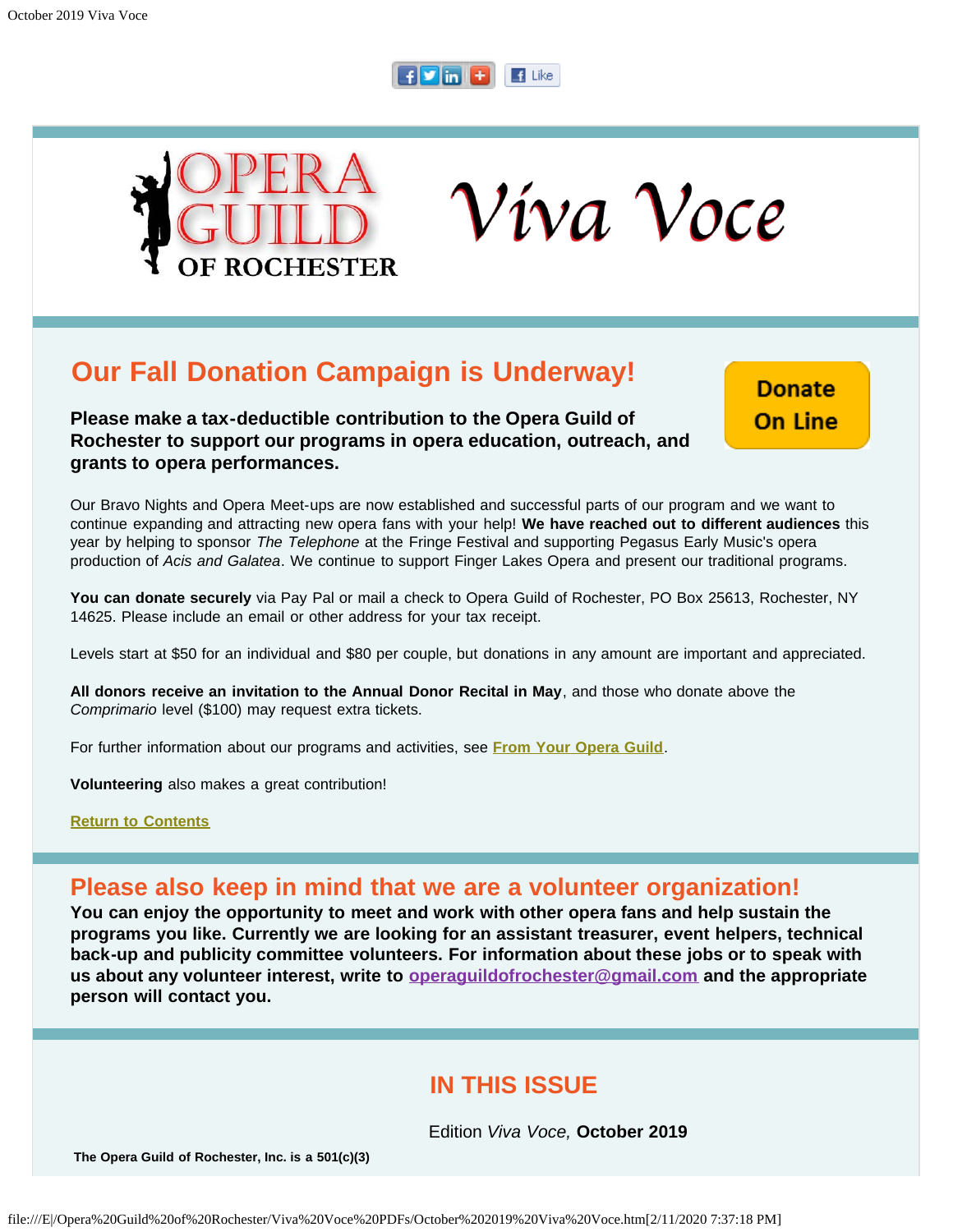**charitable organization with a mission to support opera and opera education in the greater Rochester area.**

**The Guild presents free opera lectures at local libraries, tours to productions of local opera companies and the Metropolitan Opera in New York City, and our popular Beat-the-Blahs, Haskell Rosenberg Memorial Series, at Temple B'rith Kodesh in Brighton.**

**This newsletter is sent via eMail each month, currently to over 3,000 subscribers. For a free subscription send your contact details, including your eMail address, to [operaguildofrochester@gmail.com](mailto:operaguildofrochester@gmail.com).**

**Our Website and Facebook pages serve as a clearinghouse for local and regional opera, concert, and recital information, with links to other music organizations in our area. Please visit our Website at [operaguildofrochester.org](http://operaguildofrochester.org/).**

**For up-to-date information on opera-related news and events, please visit us on [facebook.com/OperaGuildofRochester](http://facebook.com/OperaGuildofRochester).**



**Some events are now being recorded. Click the YouTube logo to visit us there.**



<span id="page-1-0"></span>**Reader Article submission deadline for the next issue is the 15th of the previous month.**

- **[This Month](#page-1-0)**
- **[Met HD](#page-2-0)**
- **[Syracuse Opera](#page-3-0)**
- **[Salon Concerts](#page-4-0)**
- **[TriCities Opera](#page-5-0)**
- **[Eastman Theatre](#page-6-0)**
- **[Pegasus](#page-7-0)**
- **[Little Theatre](#page-9-0)**
- **[Great Opera-tunities](#page-9-1)**
- **[Canadian Opera Company](#page-10-1)**
- **[Tweets from your Opera Guild](#page-10-0)**
- **[Essay Puccini's](#page-11-0)** *[Turandot](#page-11-0)*
- **[Essay Massenet's](#page-12-0)** *[Manon](#page-12-0)*
- **[Donations](#page-13-0)**



**October 12 Met HD** *[Turandot](#page-2-0)*

**October 18, 20 Syracuse Opera** *[Cosi fan tutte](#page-3-0)* **October 20 TriCities Opera** *[Tosca](#page-5-0)* **October 20 <b>Rochester Academy of Medicine** [Salon Concert](#page-4-0) **October 26 Met HD** *[Manon](#page-2-0)*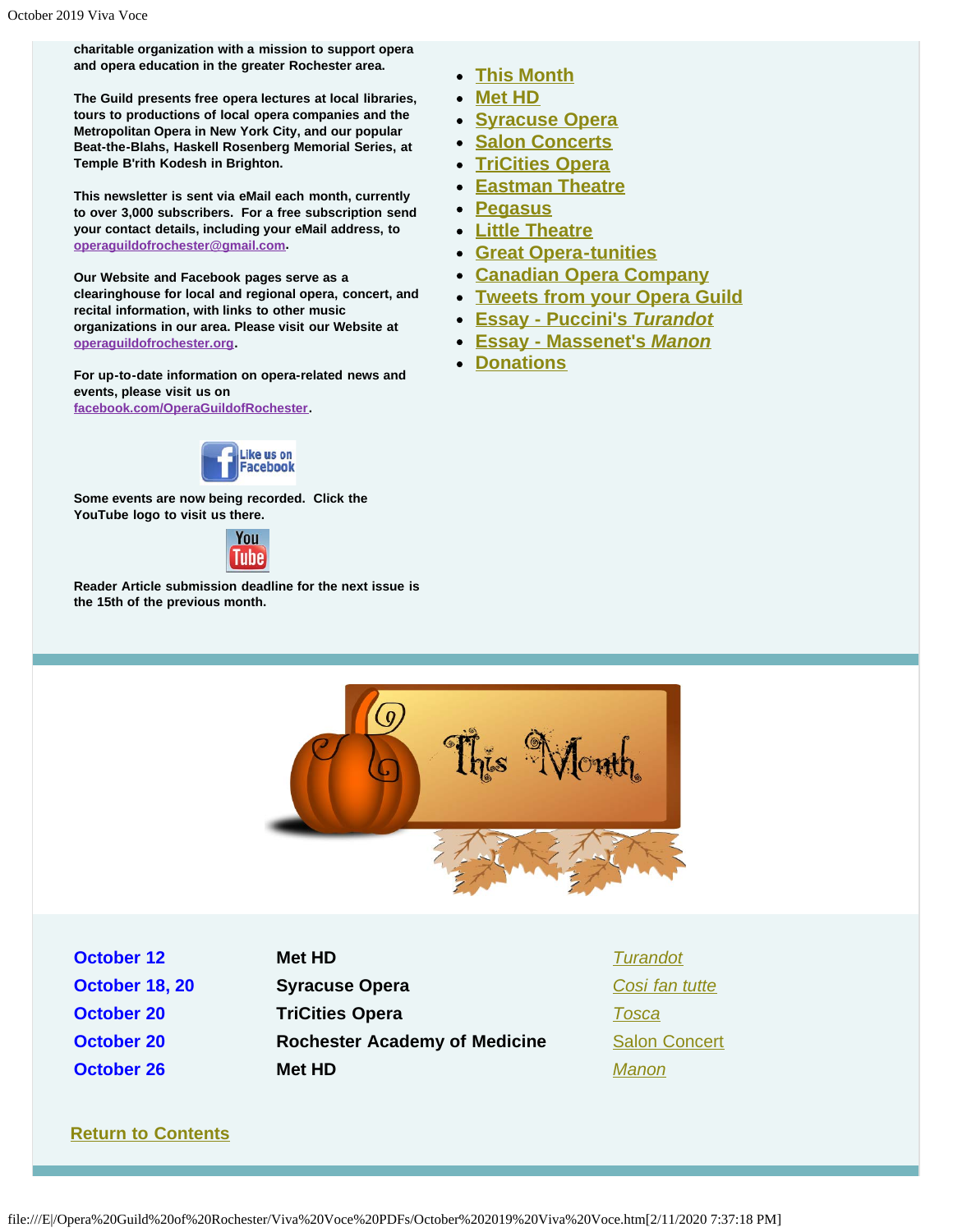# <span id="page-2-0"></span>**Metropolitan Opera HD Season 2019 - 2020**

## **All showings at 12:55 pm**

**Puccini,** *Turandot*  **October 12**  For more info, **[click here](https://www.metopera.org/season/in-cinemas/2019-20-season/turandot-live-in-hd/)**

**Massenet,** *Manon*  **October 26**  For more info, **[click here](https://www.metopera.org/season/in-cinemas/2019-20-season/manon-live-in-hd/)**

**Puccini,** *Madama Butterfly*  **November 9** For more info, **[click here](https://www.metopera.org/season/in-cinemas/2019-20-season/madama-butterfly-live-in-hd/)**

**Glass,** *Akhnaten* **November 23**  For more info, **[click here](https://www.metopera.org/season/in-cinemas/2019-20-season/akhnaten-live-in-hd/)**

**Berg,** *Wozzeck*  **January 11**  For more info, **[click here](https://www.metopera.org/season/in-cinemas/2019-20-season/wozzeck-live-in-hd/)**

**Gershwin,** *Porgy and Bess* **February 1**  For more info, **[click here](https://www.metopera.org/season/in-cinemas/2019-20-season/porgy-and-bess-live-in-hd/)**

**Handel,** *Agrippina*  **February 29**  For more info, **[click here](https://www.metopera.org/season/in-cinemas/2019-20-season/agrippina-live-in-hd/)**

Thrilling dramatic soprano Christine G the title princess, with Yannick Néz

Zeffirelli's dazzling production of Puccini's final masterpiece. Tenor Aronica is the mysterious prince CalÃ f, alongside soprano Eleonora Buratto as LiA<sup>1</sup> and bass-baritone James Morris as Timur. For an essay on Puccini's *Turandot*, [Click Here](#page-11-0).

Exhilarating soprano Lisette Oropesa returns as the irresistible title character, the tragic beauty who yearns for the finer things in life. Tenor Michael Fabiano is the besotted Chevalier des Grieux, whose desperate love for Manon proves their undoing. Maurizio Benini conducts Massenet's sensual score. For an essay on Massenet's *Manon*, [Click Here](#page-12-0).

Soprano Hui He takes on the heartbreaking title role of the doomed geisha, with tenor Andrea CarÂ" as the American naval officer who abandons. The great Pl $\tilde{A}$ icido Domingo makes his role debut as Sharpless, and Pier Giorgio Morandi is on the podium for Anthony Minghella's sweeping production, a perennial audience favorite.

Director Phelim McDermott tackles another one of Philip Glass's modern masterpieces, with star countertenor Anthony Roth Costanzo as the revolutionary title ruler who transformed ancient Egypt. To match the opera's hypnotic, ritualistic music, McDermott offers an arresting vision that includes a virtuosic company of acrobats and jugglers. Karen Kamensek conducts.

After wowing audiences with his astounding production of *Lulu* in 2015, South African artist William Kentridge now focuses his extraordinary visual imagination on Berg's other operatic masterpiece, comeing to cinemas for the first time. Met Music Director Yannick Nézet-Séguin is on the podium for this important event, with baritone Peter Mattei as the disturbed title character. Soprano Elza van den Heever is Wozzeck's unfaithful mate, alongside a commanding cast that also includes tenor Christopher Ventris, bass-baritone Christian Van Horn, and tenor Gerhard Siegel.

One of America's favorite operas - James Robinson's stylish production transports audiences to Catfish Row on the Charleston waterfront, vibrant with the music, dancing, emotion, and heartbreak of its inhabitants. "If you're going to stage Gershwin's opera, this is how," raved the *Guardian* when the new production premiered in London in 2018. David Robertson conducts a dynamic cast, featuring the sympathetic duo of Eric Owens and Angel Blue in the title roles and an all-star ensemble that includes Golda Schultz, Latonia Moore, Denyce Graves, Frederick Ballentine, and Alfred Walker.

Handel's tale of intrigue and impropriety is set in ancient Rome, with star mezzo-soprano Joyce DiDonato as the controlling, power-hungry Agrippina and Harry Bicket conducting. Sir David McVicar's production ingeniously reframes the action of this black comedy about the abuse of power to "the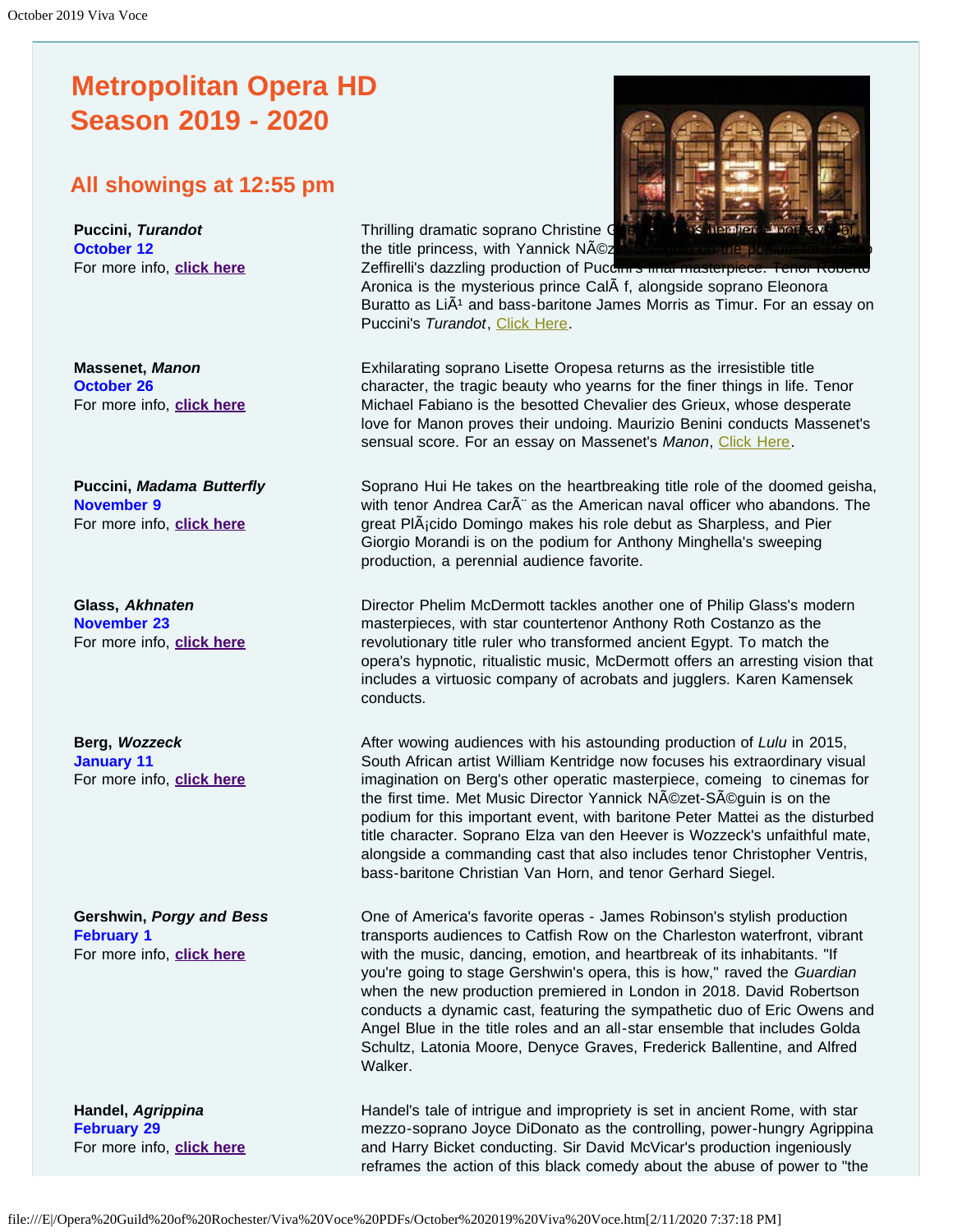**Wagner,** *Der Fliegende Holländer*  **March 14**  For more info, **[click here](https://www.metopera.org/season/in-cinemas/2019-20-season/der-fliegende-hollander-live-in-hd/)**

**Pucinni,** *Tosca*  **April 11**  For more info, **[click here](https://www.metopera.org/season/in-cinemas/2019-20-season/tosca-live-in-hd/)**

**Donizetti,** *Maria Stuarda*  **May 9**  For more info, **[click here](https://www.metopera.org/season/in-cinemas/2019-20-season/maria-stuarda-live-in-hd/)**

## triangle as the sinister Scarpia. Bertrand de Billy conducts Sir David McVicar's stunning production. Soprano Diana Damrau, following her triumph as Violetta in last season's new production of Verdi's *La Traviata*, returns as the martyred Mary, Queen of Scots, in Donizetti's bel canto showcase. Star mezzo-soprano

"magnificent" when she made her role debut as Tosca in 2018, returns as

Soprano Anna Netrebko, whom the *New York Times* hailed as

Puccini's explosive diva. Tenor Brian Jagde is the idealistic painter Cavaradossi, and baritone Michael Volle completes the opera's fatal love

present," where it should loudly resonate. The all-star cast features mezzosoprano Kate Lindsey as Agrippina's son and future emperor Nerone, soprano Brenda Rae as the seductive Poppea, countertenor Iestyn Davies as the ambitious officer Ottone, and bass Matthew Rose as the weary

The great bass-baritone Sir Bryn Terfel brings his acclaimed portrayal of the doomed sea captain of the title.. Valery Gergiev conducts a new production by Fran<sub>AS</sub>ois Girard, whose visionary 2013 take on *Parsifal* set the recent Met standard for Wagner stagings. With sweeping sets by John Macfarlane, Girard's new production turns the Met stage into a rich, layered tableau reminiscent of a vast oil painting. The gifted German soprano Anja Kampe, in her Met debut run, is the devoted Senta, whose selfless love is what the Dutchman seeks, with bass Franz-Josef Selig as her father, Daland, and tenor Sergey Skorokhodov as her deserted former lover, Erik.

emperor Claudius.

Jamie Barton is her imperious rival Queen Elizabeth I, and the silkenvoiced tenor Stephen Costello is the noble Earl of Leicester. Maurizio Benini conducts Sir David McVicar's handsome production.

#### **[Return to Contents](#page-0-0)**

<span id="page-3-0"></span>

### **Mozart's** *Cosi fan tutte*

#### **October 18 & 20, 2019**

Fidelity is put to the test in Mozart's delightful comedic opera *Cosi fan tutte* (Women are like that). Will Ferrando and Guglielmo test the bonds of love? Will their fiancées Dorabella and Fiordiligi see through the ruse? Are Don Alfonso and Despina helping or hindering the young lovers? In this effervescent tale of mistaken identities, hilarious disguises, and the angst of young love, will true love win or will it come crashing down? [Click Here](https://www.syracuseopera.org/subscriptions) to Buy Tickets

#### **Leonard Bernstein's** *Candide*

#### **February 7 & 9, 2020**

A sparkling adaptation of Voltaire's satirical novella, *Candide* melds European operetta, musicals, Latin American dance rhythms, and everything in between into its own eclectic style. Young Candide's tutor believes everything happens for the best. Through war, plague, earthquake, shipwreck, and the Spanish Inquisition, Candide tries to hold onto this optimism. Will he become disillusioned or will he find the best of all possible worlds?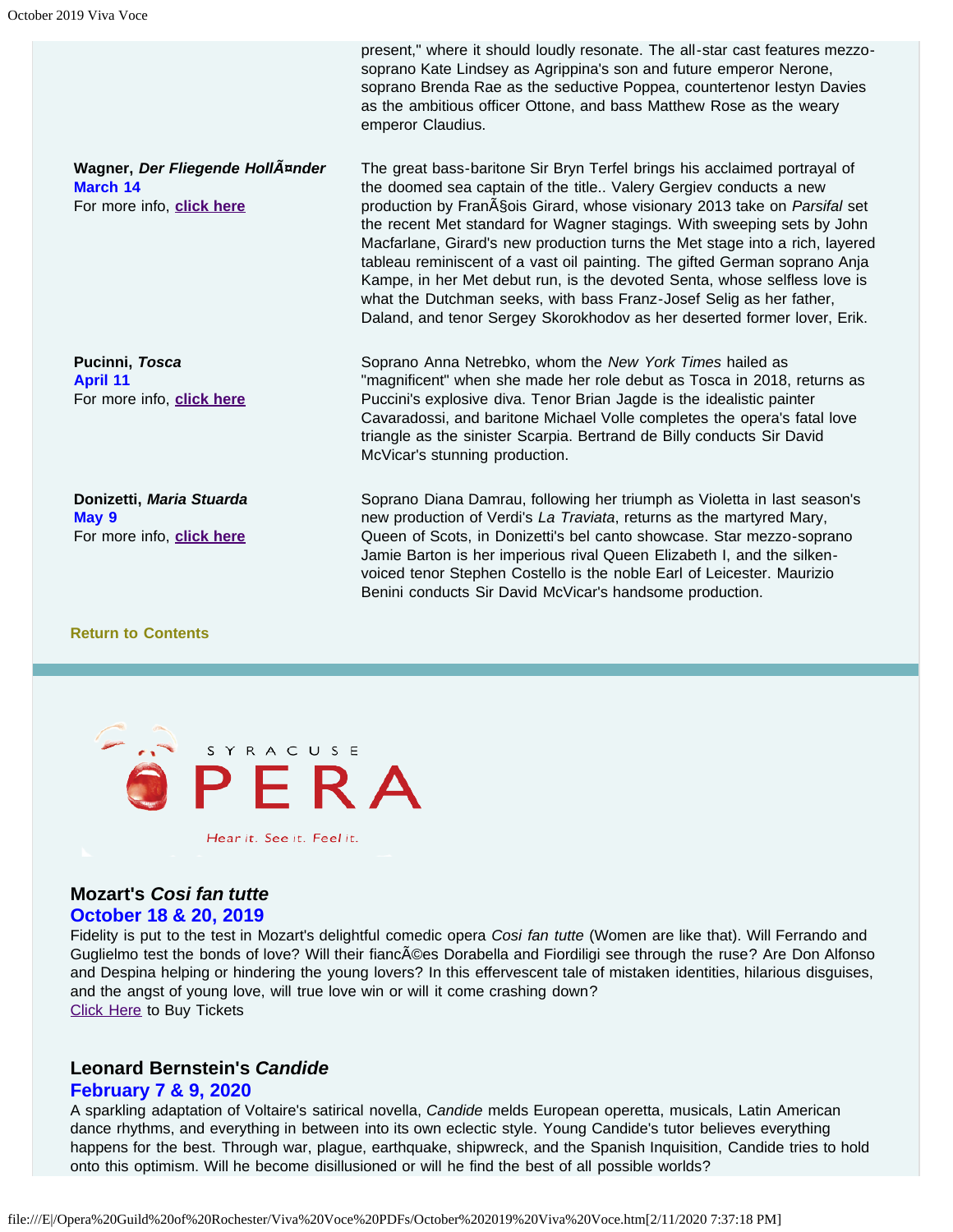[Click Here](https://www.syracuseopera.org/subscriptions) to Buy Tickets

#### **Giacomo Puccini's** *Tosca* **May 1 & 3, 2020**

Against a backdrop of intense political unrest, all of Rome is under control of the corrupt police chief Scarpia. When he becomes obsessed with the fiery diva Tosca, she takes a stand in the name of all she holds sacred-art, freedom, and love-in an attempt to free her lover and save herself. Experience the heartbreak, drama, and intrigue of Puccini's timeless masterpiece and enjoy its beloved music. Will love prevail? And at what cost? **[Click Here](https://www.syracuseopera.org/subscriptions) to Buy Tickets** 

**[Return to Contents](#page-0-0)** 

# **Rochester Academy of Medicine**

<span id="page-4-0"></span>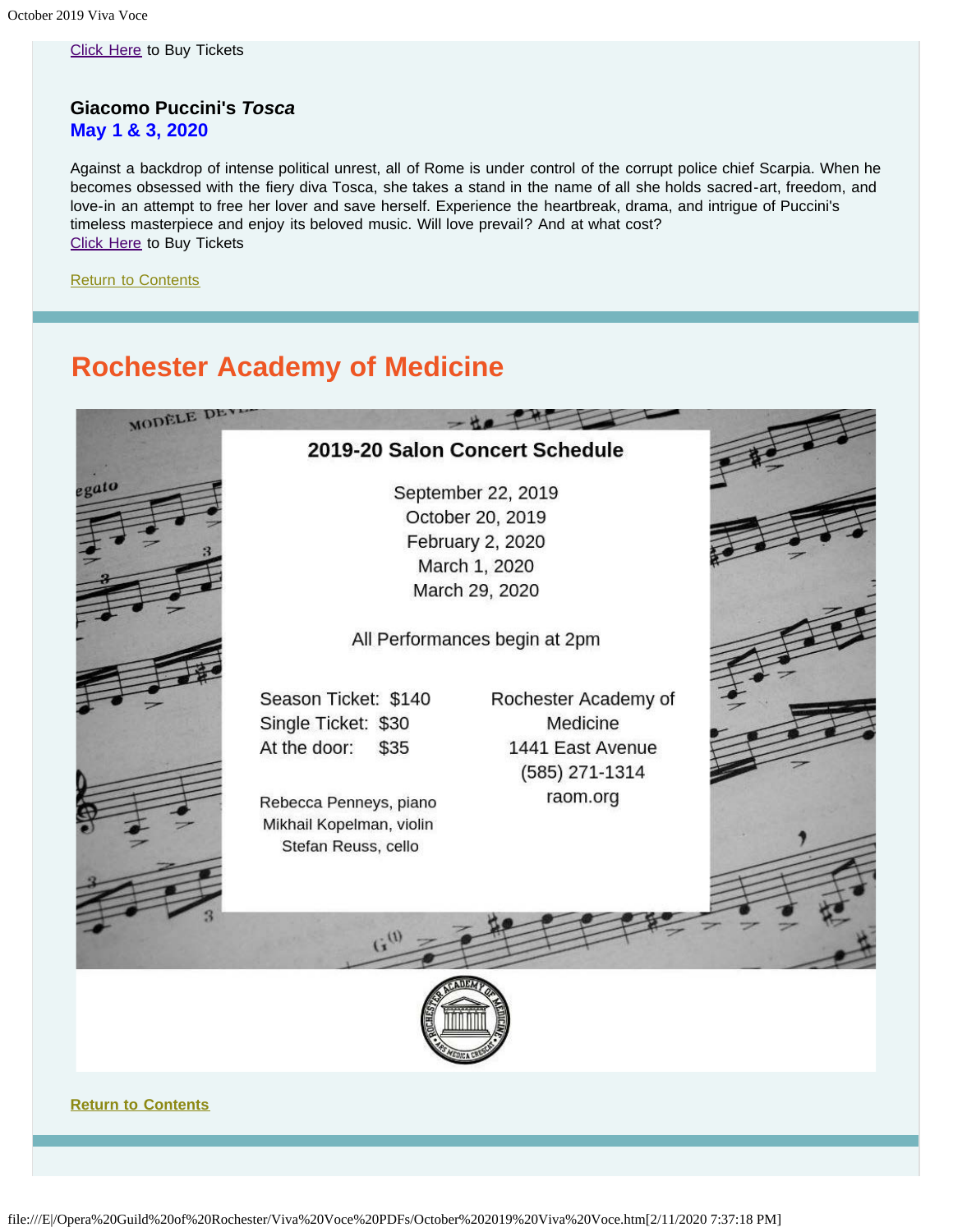# <span id="page-5-0"></span>TRICITIES<br>OPERA

## **Tickets, call 607-772-0400; Box office information and to buy online, see [tricitiesopera.com/box-office](http://tricitiesopera.com/box-office)**



**October 20th, 2019 - 3pm**



**Sunday, November 10th, 2019 at 3pm**



**February 21 & 28, 2020 - 7:30pm February 23 & March 1, 2020 - 3:00pm** **Tosca** October 20th, 2019 - 3pm

The Forum Theatre 236 Washington St. Binghamton, NY 13901

Tri-Cities Opera opens its season with Tosca, a tale of romance over politics, featuring a heroic painter, Mario Cavaradossi, a despicable ruler, Baron Scarpia, and an operatic superstar, Floria Tosca herself. Set in Rome in 1800, Tosca is one of the most lethal of operas. Will any of the central characters make it to the end alive, hero or villain? The opera will be sung in Italian with English Operatitles.

**We Shall Find Peace** Sunday, November 10th, 2019 at 3pm

Tri-Cities Opera Center 315 Clinton Street Binghamton, NY

As part of the Binghamton Philharmonic's Beethoven project to commemorate the composer's 250th birthday, this concert will be in celebration of our veterans, those currently serving the military, and Beethoven, including excerpts from *Fidelio*. More information coming soon.

#### **Marie Begins** February 21 & 28, 2020 - 7:30pm February 23 & March 1, 2020 - 3:00pm

Tri-Cities Opera Center 315 Clinton Street Binghamton, NY 13905

Meet Marie, an overwhelmed and under-accomplished woman entering adulthood while mourning her deceased father. Today she realizes it's time to get her life together, and she needs you to help her figure out how she's going to do it. *Marie Begins* is an immersive "Operactive" experience in which you're transformed from passive consumer to active participant through the use of interactive technology - a world premiere! Performances will be accompanied by a jazz trio. The production is directed by Omer ben Seadia and conducted by Michelle Rofrano.

## **A Little Night Music**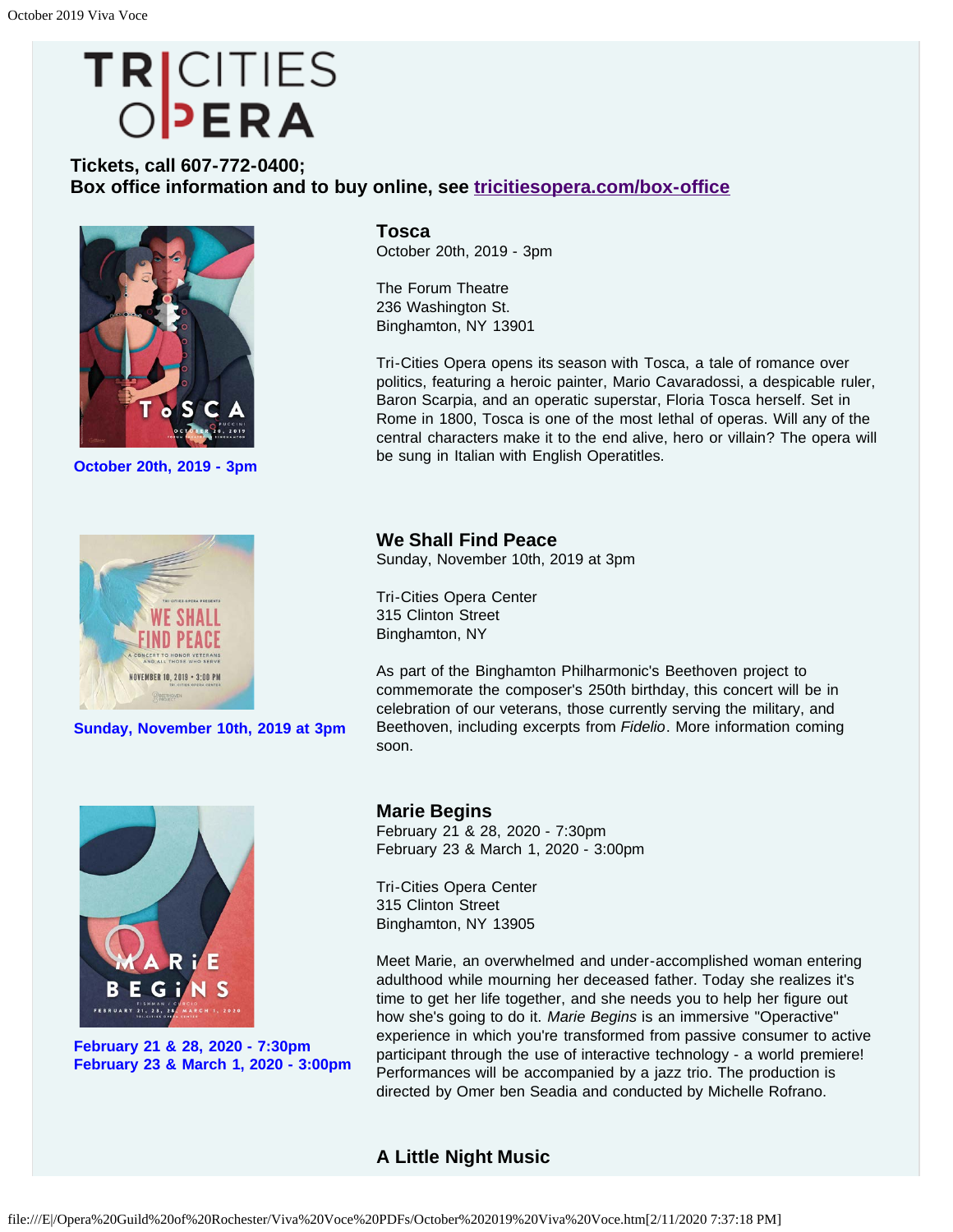

**April 24 & May 1, 2020 - 7:30pm April 26 & May 3, 2020 - 3:00pm** April 24 & May 1, 2020 - 7:30pm April 26 & May 3, 2020 - 3:00pm

Tri-Cities Opera Center 315 Clinton Street Binghamton, NY 13905

Sondheim creates a stunning tour de force when he takes Ingmar Bergman's film, *Smiles of a Summer Night*, and turns it into a musical of masterful execution and elegance. Winner of four Tony Awards, this is a musical work that has forever entranced the world of theatre, including the popular song "Send in the Clowns". The cast includes Kevin Bryant (Henrik), Emily Geller (Desiree), Chelsea Melamed (Charlotte), Gina Moscato (Anne), John Shelhart (Fredrik), and Heidi Weeks (Madame Armfeldt). The production is directed by James Kenon Mitchell, conducted by Joshua Horsch.

**Preview Gala Thursday, May 14, 2020, 7:30PM**

#### **Preview Gala**

Thursday, May 14, 2020, 7:30PM SAVOCA HIBBITT HALL TRI-CITIES OPERA CENTER 315 Clinton Street. Binghamton, NY 13905 Opera does Broadway in this musical review! Our top-notch Resident Artists sing their 'farewell' at this rollicking evening of Broadway favorites! ONE NIGHT ONLY! \$29 & \$39 gets you a fantastic show with concessions available in the lobby.

[Return to Contents](#page-0-0)

# <span id="page-6-0"></span>**EASTMAN OPERA THEATRE 2019-2020 SEASON**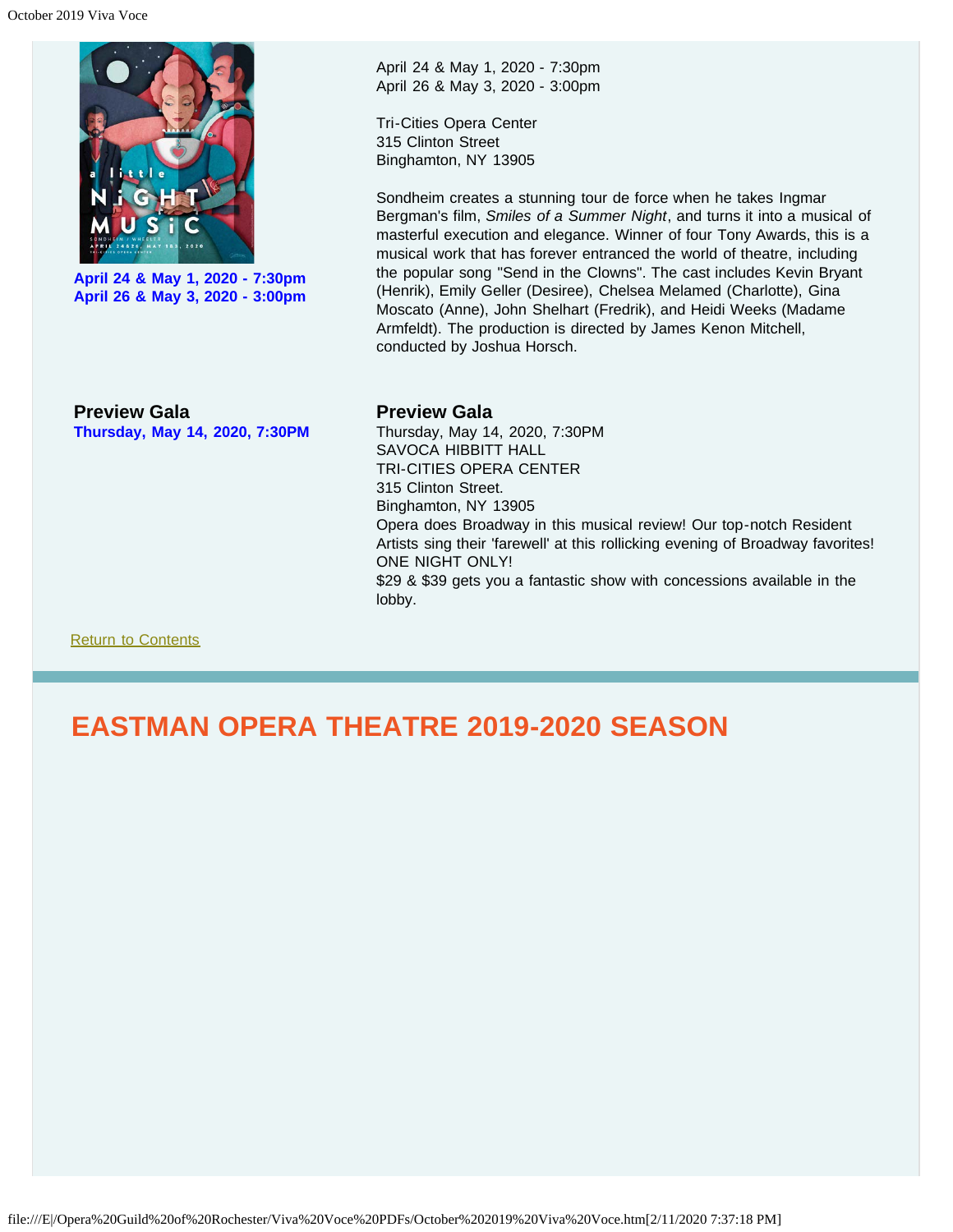

#### **November 7-10**, Kilbourn Hall

*Der Kaiser von Atlantis (The Emperor of Atlantis)*, music by Viktor Ullmann with lyrics by Peter Kien; and *Mahagonny Songspiel*, music by Kurt Weill and lyrics by Bertolt Brecht-presented in the fall as a double-bill.

#### **January 23-26, 30-31**, and **February 1-2**, 804 Annex Blackbox Theatre

*Prima La Musica, Poi le Parole (First the Music, Then the Words),* music by Antonio Salieri with lyrics by Giovanni Basti; and *Der Schauspieldirektor (The Impresario)*, music by Wolfgang Amadeus Mozart, lyrics by Gottlieb Stephanie, another double bill.

#### **April 2-5**, Kodak Hall

*Sweeney Todd, The Demon Barber of Fleet Street*, with music and lyrics by Stephen Sondheim and book by Hugh Wheeler.

Tickets are on sale now with **\$24 General Admission**. \$10 student tickets available. Tickets can be purchased at the Eastman Theatre Box Office, 26 Gibbs St.; by phone (585) 274-3000; or online at [http://eastmantheatre.org](http://www.eastmantheatre.org/).

[Return to Contents](#page-0-0)

## <span id="page-7-0"></span>**Pegasus 2019-2020 Season**

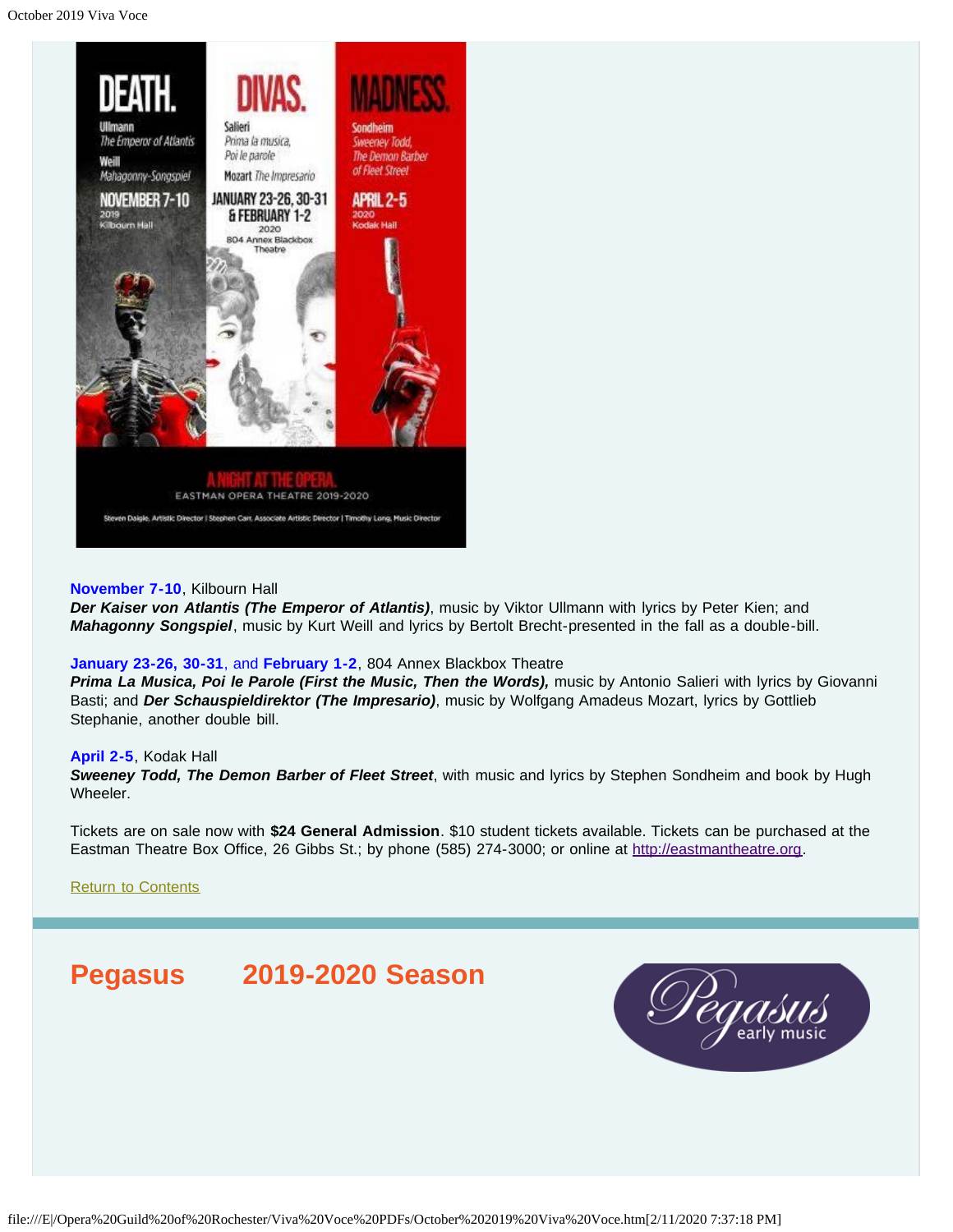

A Baroque Noel

December 15, 2019 @ 4 pm Hochstein Performance Hall, 50 N. Plymouth Street, Rochester

Charpentier's beloved *Messe de Minuit pour Noel*, French [Paul O'Dette](https://www.pegasusearlymusic.org/artist/paul-odette/), Director & theorbo popular noels, and music by Vivaldi and more, with baroque orchestra.

[Laura Heimes](https://www.pegasusearlymusic.org/artist/laura-heimes-2/), [Shari Alise Wilson,](https://www.pegasusearlymusic.org/artist/shari-alise-wilson/) sopranos [Debi Wong,](https://www.pegasusearlymusic.org/artist/debi-wong/) mezzo-soprano [Andrew Fuchs,](https://www.pegasusearlymusic.org/artist/andrew-fuchs/) [Jonas Budris,](https://www.pegasusearlymusic.org/artist/jonas-budris/) tenors [Andrew Padgett](https://www.pegasusearlymusic.org/artist/andrew-padgett/), [Steven Hrycelak](https://www.pegasusearlymusic.org/artist/steven-hrycelak/), basses

# "Nevertheless, she persisted"

February 2, 2020 @ 4 pm Downtown United Presbyterian Church, 121 N. Fitzhugh Street, Rochester

Music of strong women, with [Laura Heimes](https://www.pegasusearlymusic.org/artist/laura-heimes-2/), soprano, and Laura Heimes, soprano chamber ensemble. Music by Elizabeth Jacquet de la Guerre, Antonia Bembo, and George Frideric Handel.

[Naomi Gregory,](https://www.pegasusearlymusic.org/artist/naomi-gregory/) harpsichord [Boel Gidholm,](https://www.pegasusearlymusic.org/artist/boel-gidholm/) violin [Deborah Fox,](https://www.pegasusearlymusic.org/artist/deborah-fox/) theorbo

# The Panther and the Rose

March 15, 2020 @ 4 pm Downtown United Presbyterian Church, 121 N. Fitzhugh Street, Rochester

Medieval music from the Italian trecento: caccias, ballatas, and madrigales by Ciconia, Landini, and more. [Andrew Rader,](https://www.pegasusearlymusic.org/artist/andrew-rader/) countertenor [Jonas Budris,](https://www.pegasusearlymusic.org/artist/jonas-budris/) tenor [Dongmyung Ahn](https://www.pegasusearlymusic.org/artist/dongmyung-ahn/), Vielle [Christa Patton,](https://www.pegasusearlymusic.org/artist/christa-patton/) harp & recorder [Deborah Fox,](https://www.pegasusearlymusic.org/artist/deborah-fox/) lute

## Diderot Quartet with Jesse Blumberg

May 17, 2020 @ 4 pm Downtown United Presbyterian Church, 121 N. Fitzhugh St. Rochester

Haydn & Mendelssohn quartets plus song arrangements of Clara Schumann & Fanny Mendelssohn

[Jesse Blumberg](https://www.pegasusearlymusic.org/artist/jesse-blumberg/), baritone [Diderot String Quartet](https://www.pegasusearlymusic.org/artist/diderot-string-quartet/) Johanna Novom, Adriane Post, violins; Kyle Miller, viola; Paul Dwyer, cello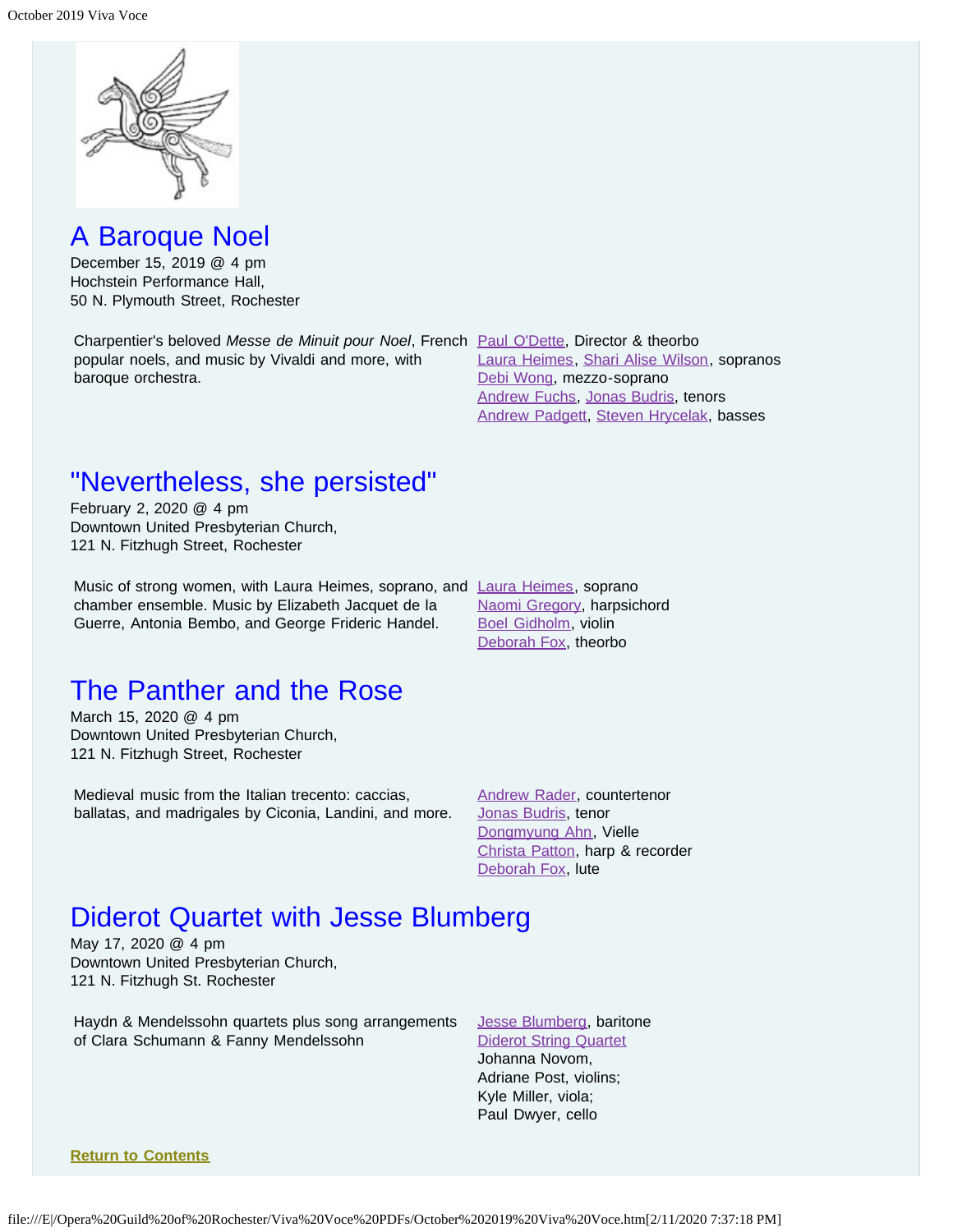<span id="page-9-0"></span>

# **Royal Opera House Film Series at The Little**

**DON GIOVANNI Sunday Nov 17 (Noon) Tuesday Nov 19 (6 pm)**

**DON PASQUALE Sunday Dec 1 (Noon) Tuesday Dec 3 (6 pm)**

The Little Royal Opera House Series is sponsored in part by the Rochester Oratorio Society.

**FREE:** informal meet-ups after the Sunday showing in the Little CafA©. All welcome!

**[Return to Contents](#page-0-0)**

# <span id="page-9-1"></span>**GREAT OPERA-TUNITIES**

**(For those wishing to explore opera without spending a lot of money)**

**FREE - Friends of Eastman Opera Voice Competition**. Look for listing in February 2020 *Viva Voce*. 8 pm, Kilbourn Hall, Gibbs Street, Rochester.

**FREE - The Lotte Lenya Competition**: young multi-talented singer/actors performing both opera and musical theater selections. See *Viva Voce* for more information about the event being held on Saturday, May 2nd, 2020.

**FREE - Opera Guild Lectures** in September at Fairport Library, February and March (with many video selections) at Brighton Memorial Library, 7 pm, 2300 Elmwood Ave, see elsewhere in this issue for more information.

\$9/10 suggested donation - Opera Guild "Beat the Blahs." Opera DVD presentations at Temple B'rith Kodesh. Four Sundays in January at 1 pm, see the 2020 schedule next year. Pre-performance talk, refreshments at intermission, children and students always FREE.

**\$24**; UR students \$10 with ID - **The Eastman Opera Season**: (Eastman voice students). Pre-performance talks; see full listing in *Viva Voce*.

**\$25 per (senior) ticket - Metropolitan Opera simulcasts** in HD of live performances on Saturdays usually at 1 pm. An encore performance, not live, is given on the Wednesday following for \$23. Theaters are at Tinseltown, Eastview, Webster and Henrietta. See full listing and essays in *Viva Voce.*

FREE - Opera Guild Bravo Nights at The Little CafA<sup>®</sup>, live accompanied singers perform opera favorites in an informal atmosphere. See *Viva Voce* for next date.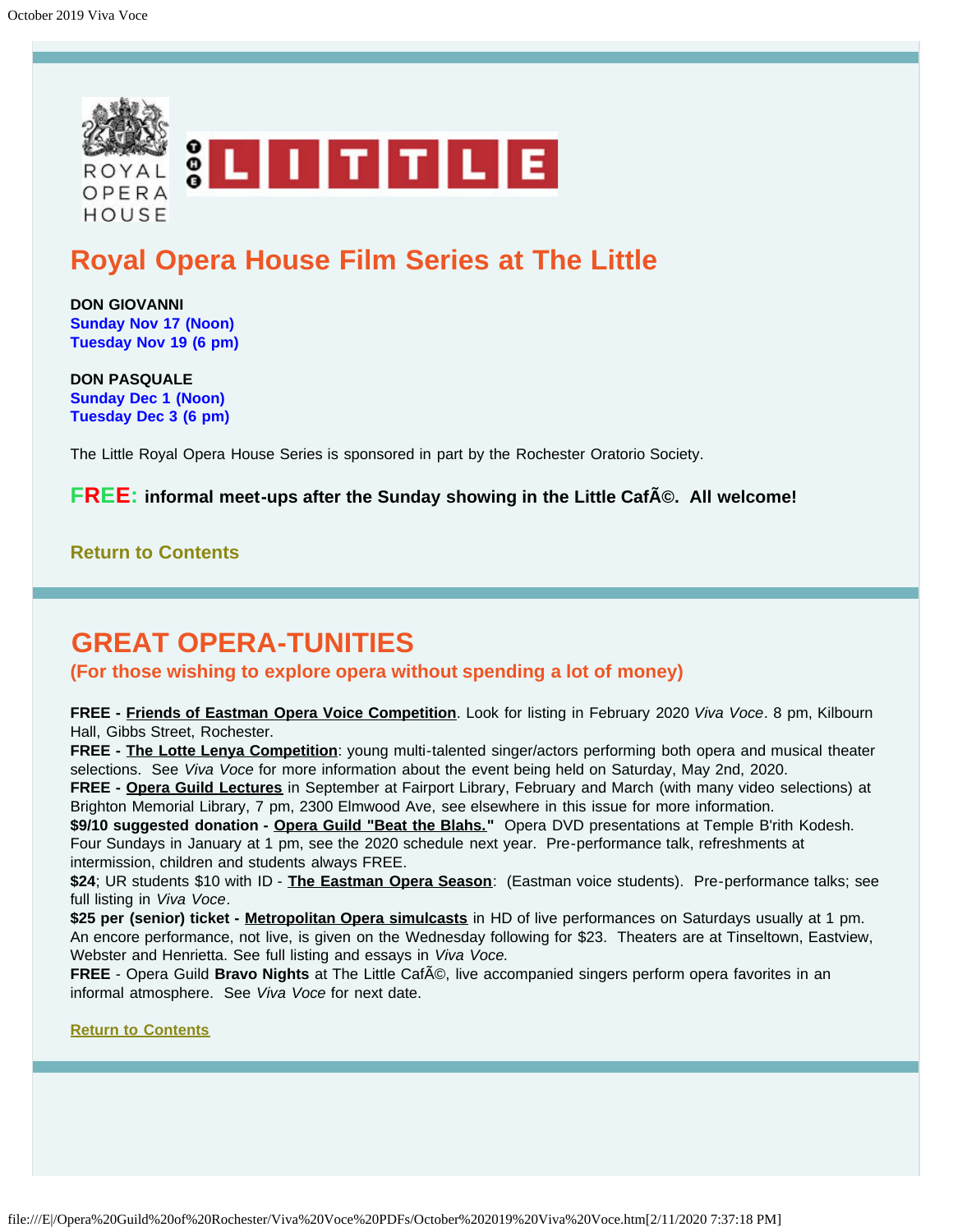

<span id="page-10-1"></span>**TURANDOT** September 28, 2019 to October 27, 2019 **[Learn More](https://www.coc.ca/productions/18680)** *RUSALKA* October 12, 2019 to October 26, 2019 **[Learn More](https://www.coc.ca/productions/18705) THE BARBER OF SEVILLE** January 19, 2020 to February 7, 2020 **HANSEL & GRETEL** February 6, 2020 to February 21, 2020 **AIDA** April 18, 2020 to May 8, 2020 **THE FLYING DUTCHMAN** May 1, 2020 to May 16, 2020

**[Return to Contents](#page-0-0)**

# <span id="page-10-0"></span>**Tweets from your Opera Guild**

At the Fringe Festival on Friday evening, September 20, Kerri Slominski, soprano, Mark Falco, baritone, and Alex Kuczynski, pianist, presented Giancarlo Menotti's short opera *The Telephone* (1947) - with a twist. The opera was composed by Menotti apparently because he feared that the then new-fangled device would gravely interfere in interpersonal relationships. (If he were alive today, he would surely realize his nightmare had come true.) The story is that Ben wishes to propose to Lucy, but cannot get her attention long enough because she is glued



to her phone. Finally, in desperation, he leaves and telephones her himself. The twist for the modern audience is that Tweets could be sent to Lucy's phone during the opera and she would tweet back. Although I am not a tweeter, the opera itself was well-acted and sung, humorous and enjoyable. Over 400 tweets were received and sent. Here are just a few:

"L'amour a trois?" (This references the opera's subtitle, the third in the love triangle being the telephone.) "You're better off without George. Go get Ben!" (Lucy has an argument with George on the phone and there are hints of an attachment between them.)

"Ugh - Benny Bear has been traveling for work soooooo much! He better have picked up something from Tiffany's or he's sleeping on the couch!" From Lucy.

And finally: "A big thank you to Opera Guild and Elmgrove United Methodist Church for your support for tonight's performance! XOXO." It's great to get those kisses and hugs!

It was gratifying as always to see the fruition of a project supported by the Guild. We cannot do it without your help. Our fall campaign is under way - please contribute! Your thank-you is an invitation to our Annual Recital and kisses and hugs could also be available!

Carol Crocca President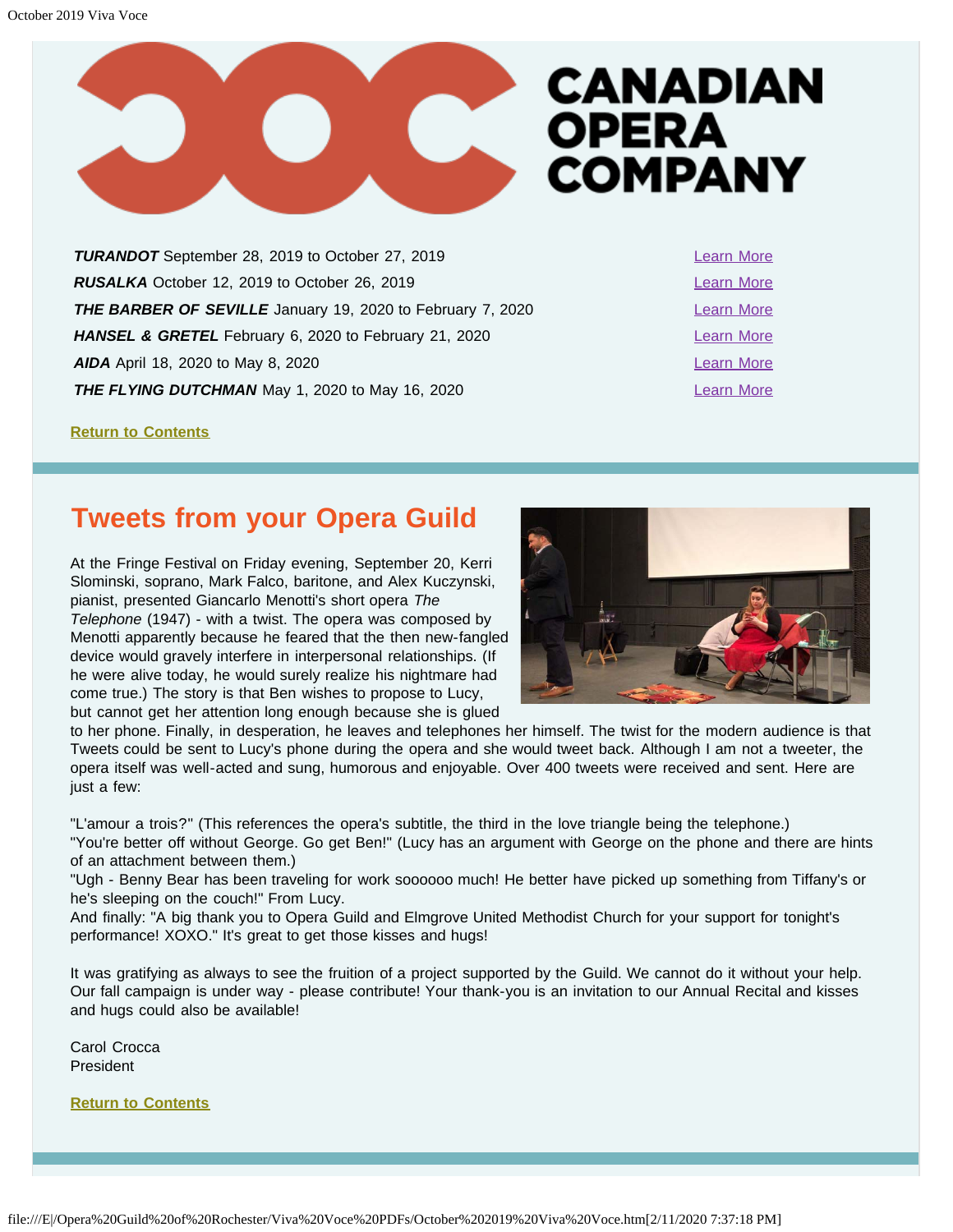# **Puccini's** *Turandot* **The Story of the Story**

<span id="page-11-0"></span>Today, when we think of "Turandot," we think of Puccini's depiction of the cold-hearted, man-hating woman, beautiful and cruel. But the story is much older than Puccini, and the previous Turandots were quite different from Puccini's Ice Princess.

We can start with a sort of real-life "proto-Turandot," described by Marco Polo in his *Travels* (ca. 1300). Her name was Khutulun, warrior daughter of a certain Mongol Khan Kaidu and niece of the legendary Kublai Khan. Khutulun refused to marry any man who could not defeat her in wrestling, exacting the price of a certain number of horses, not death, for any loser. According to Polo, she remained unmarried, much to her parents' displeasure.

Another version of the tale of Turandot first appears in Europe in a 1712 collection of Persian tales, translated by a French scholar named Fran§ois P©tis de la Croix, and published under the title *The Thousand and One Days*. Subsequent research found that this work was an adaption and translation of a 15<sup>th</sup> century Turkish collection, including "Prince Khalaf and the Princess of China," which is a version of the tale we are all familiar with: the infatuated prince and the princess who doesn't want to marry.

Further scholarship traces de la Croix's tale in part back to a 12<sup>th</sup> century epic *Haft Peykar (The Seven Beauties*), a work of 12<sup>th</sup>-century Persian poet Nizami Ganjavi. In this story the Princess is Russian. While Nizami's tale possibly pre-dates Marco Polo's account of Khutulun, there's a consensus that de la Croix's Chinese Turandot is partly based on Polo's account of the Mongolian Khutulun as well as Nizami's.

The tale then gets taken up by the 18<sup>th</sup> century Venetian playwright Carlo Gozzi. He was an advocate of the traditional *commedia dell'arte*, an early form of professional theatre, highly stylized, featuring traditional social types and stock characters, such as foolish old men, devious servants, or military officers full of false bravado. These characters wore characteristic costumes and were referred to as "masks." Productions were improvised and sometimes actually unscripted, and often were very satirical.

Gozzi wrote a series of *Fiabe Teatrali,* (*Tales for the Theater*). One of these was *Turandot*, based on the story from de la Croix's collection. It was written in the *commedia dell'arte* form and was a comedy, described as having a "light, sarcastic tone." It premiered in Venice in 1762.

*Turandot*, like most of Gozzi's other *fiabe*, was highly successful. The play was adapted by other playwrights and composers. Most importantly, it was translated into German and adapted by the German poet, philosopher, and playwright Friedrich Schiller who lived from 1759 to 1805. Schiller's *Turandot* premiered in 1801. He is an important figure in 19<sup>th</sup> century opera as several of his plays were adapted for music drama: these include Verdi's *Don Carlo*, *I Masnidieri*, *Simon Boccanegra*, and *Luisa Miller*; Rossini's *William Tell*; Donizetti's *Maria Stuarda* and others.

Puccini first began working on *Turandot* in March 1920 after meeting with librettists Giuseppe Adami and Renato Simoni, who provided him with a copy of Schiller's adaptation of the Gozzi play. After reading it, Puccini instructed them to begin work on it, but with two important modifications. One was the addition of the character of  $Li\tilde{A}$ <sup>1</sup>, the devoted slave-girl, faithful unto death; the second was the elimination of the *commedia dell'arte* characters that Gozzi had inserted and Shiller kept. As it turned out, the role of  $Li\tilde{A}$ <sup>1</sup> became central. The 'masks' were retained in a highly subdued fashion as Ping, Pang and Pong, the Royal functionaries (who end up revealing their true humanity in Act 2).

Puccini's Turandot is very different from all of her predecessors. In Gozzi's and Schiller's versions. Turandot is determined not to marry, but the reasons are quite different from Puccini's. Gozzi's Turandot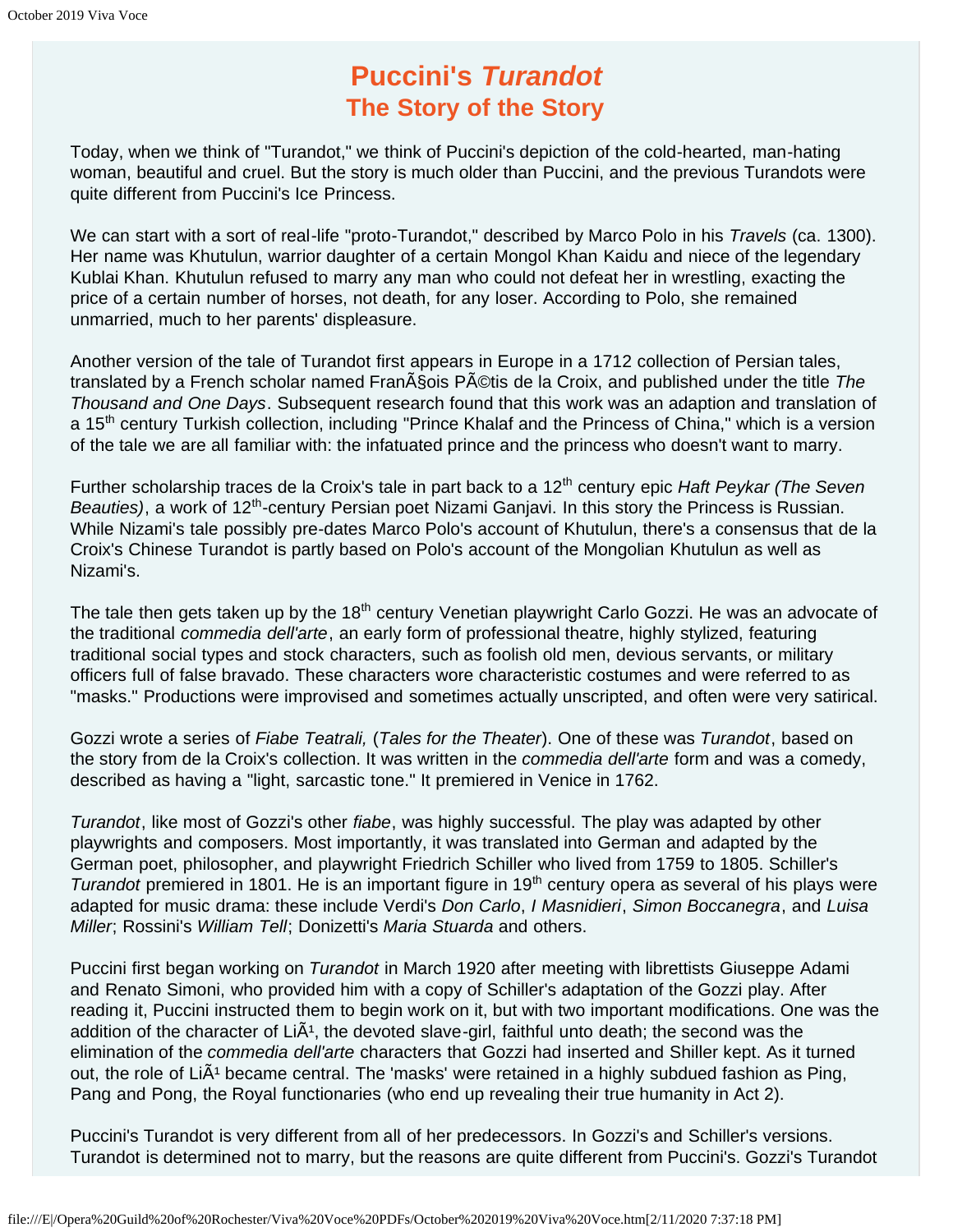says, "I am not heartless. But I abhor your sex, and I defend myself in the only way I know, so that I may remain free from men. Why should I not be as free as you are?" Schiller, in keeping with his enlightened philosophy, has her say, "I am not cruel, as they say, but shun the yoke of Man's despotic sway. In virgin freedom would I live and die. Shall I, the daughter of an emperor, not have that birthright which belongs to all?"

But Puccini's Turandot explains herself in the aria "In questa reggia," in which she relates how, thousands of years ago, her ancestress, Princess Lou-Ling, was "dragged away / by a man like you, like you,/ stranger, there in the terrible night / where her young voice was stifled!" And so, because of an event "thousands of years ago" Turandot has hated men and rejoiced as they gave their lives for her.

So how did Gozzi's and Schiller's models of feminist independence turn into the cruel albeit breathtakingly beautiful princess? And from where came the slave girl  $Li\tilde{A}^1$ , who does not appear in any of the predecessors at all?

In 1903, Puccini and his wife Elvira had established a home in the town of Torre del Lago in Tuscany. A 16-year-old village girl named Doria Manfredi came to work for them as a servant. Elvira formed the notion that Puccini and Doria were having an affair. Puccini denied it and there was no evidence of such. Elvira spied upon and hounded the girl until she left their service. Elvira continued to hound and harass the girl whenever they met in the village. Doria became reclusive, fearing to leave her home. She appears to have been under suspicion even in her own home. She finally committed suicide in 1909, by swallowing a corrosive poison. It took 5 days for her to die, in terrible pain. A subsequent autopsy on the girl confirmed that she was a virgin. Criminal and civil charges were lodged against Elvira; Puccini paid a great deal of money in fines and penalties.

The affair affected Puccini deeply, and it has been suggested that in his version of Turandot, the Princess of Fire and Ice is patterned after Elvira and the faithful Li $\tilde{A}$ <sup>1</sup> after poor little Doria. Puccini didn't live to complete the opera, having composed only up to the death of  $Li\tilde{A}^1$  in Act 3. The work was completed by the composer Franco Alfano.

And so this tale that begins in 12<sup>th</sup> century Persia evolves into one of Puccini's most intensely personal statements. One which he, sadly, never lived to complete.

> *Art Axelrod for the Opera Guild of Rochester September 2019*

[Return to Contents](#page-0-0)

# <span id="page-12-0"></span>*Massenetique*

## **Carol Crocca**

Graceful, suave, warm, elegant and flowing...*Massenetique*.\* The French have a word for it, part of their musical lexicon describing the essence of Massenet, one of the most popular French composers. His masterpieces, *Manon* (1884), *Werther* (1892) and *Cendrillon* (1899) are still in the major repertoire.

Jules Massenet (1842-1912) provided a steady supply of remarkably original and varied works for the Paris stage in the last quarter of the 19th century, between those other pillars of French opera, Bizet's *Carmen* (1875) and Debussy's *Pelleas and Melisande* (1902). This was *La Belle ‰poque*, a period of European history between two wars characterized by optimism, peace, economic prosperity and, especially in Paris, a flourishing of the arts.

Massenet was trained at the Paris Conservatory, influenced by Meyerbeer, Berlioz, Gounod, and his teacher, Ambrose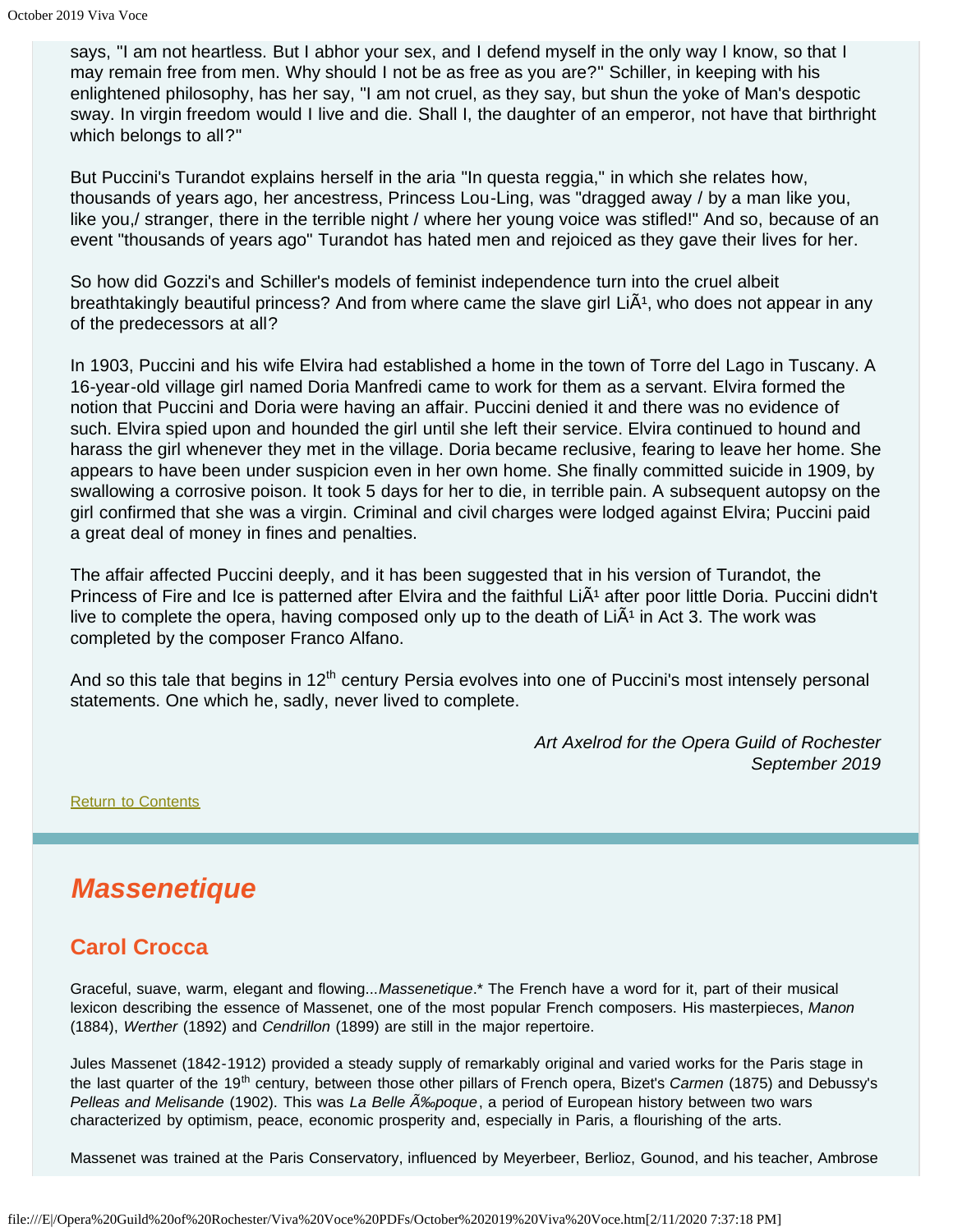Thomas. He composed sacred dramas, French grand opera, intimate tragedies, veristic dramas, comedies, and works of ambiguous genre such as the magical opera *Esclarmonde* (1889), *Tha* $\tilde{A}$ s (1894), and the medieval parable, *Le Jongleur de Notre Dame* (1902). The last two exemplify his proclivity for setting human passion against a religious background - this contrast is found in some of his most successful works. But

Massenet's fondness for religious scenes was derived not from faith but simply from an acute sense of the dramatic in religious ritual and devotions, a striking feature of Catholicism. -New Penguin Opera Guide, Amanda Holden, ed., Penguin books, New York and London, 2001, p 542.

A trait, it could be argued, that he shared with Verdi.

*Manon* is a tale based on *L'histoire de Chevalier des Grieux et de Manon Lescaut* (1731) by Abb© Pr©vost, sometimes considered the first French novel. (This work also figured in Dumas *fils* book, *La dame aux camillias*, his autobiographical account of his affair with a courtesan who reads the Provost novel; Dumas' book in turn was the source of the eponymous play on which Verdi based, in part, *La traviata*.) In the opera *Manon*, the character of Manon is softened and made more sympathetic than in the Pr©vost work and she is the focus of the drama, whereas in the original story Des Grieux is the protagonist, who falls into ruin through his relationship with the debauched young woman. In the opera, Manon begins as an innocent young girl, seeking romance but attracted, as young girls often are, by the glittering world of the rich and socially elevated. Her conflict is a version of the religionversus-human passion theme of some of his other operas, but has become a conflict between hedonism and celebrity on the one hand and and true love on the other. Des Grieux is the faithful lover, passionate and true, but ineffective in maintaining the relationship against the lure of wealth. Here is Piotr Beczala, noted tenor, on how and why he interprets that role:

I really try to show my des Grieux as very honest good man, because his music is amazingly pure and honest. This is my rule when I'm doing opera, I try to relate to a character according to the music....[D]es Grieux's music is really simple and direct, his story is touching, his love for Manon is priceless, and I try to portray him in this way.

- Opera Lively - The Interviews, Gazzola, Luis, Opera Lively Press, Chaped Hill, NC, 2012, p.44.

In her first appearance, Manon directly expresses her conflict between a worldly existence and the convent life she is apparently destined for. Massenet then creates contrasting scenes which skillfully dramatize the tension between her true passion for des Grieux and her longing for pleasure and luxury. Their life in the Parisian love nest is followed by the parade of the rich and famous on the Cours-la-Reine, that boulevard in the city (which still exists) where merchants, noble ladies, courtesans and their suitors abound, and where Manon glories in the admiration and envy of all. The religious atmosphere of St-Sulpice, where Manon woos des Grieux away from his resolve to devote himself to God, is followed by the brittle gaiety of the gaming tables at the Hotel de Transylvanie.

Like many 18<sup>th</sup> and 19<sup>th</sup> century young women who try to escape the destinies chosen by their parents, Manon comes to a tragic end. But Massenet's sweeping romantic music has insured that her story is still told. It quickly became popular on the world's stages and remained in the Opéra-Comique's repertoire almost without interruption until 1959.

\*The term "*Massenetique*" and its description are from Ticket to the Opera, Goulding, Phil G., Random House, New York and Toronto, 1996, p. 239.

General reference, New Penguin Opera Guide, Amanda Holden, ed., Penguin books, New York and London, 2001.

#### **[Return to Contents](#page-0-0)**

## <span id="page-13-0"></span>**Donations**

**As an** *Amici***, your contribution in any amount is greatly appreciated. All donation levels receive an invitation to the Annual Recital; those listed below will be given priority until a date specified on the invitation, and at the** *Comprimario* **level and above may request extra tickets.**